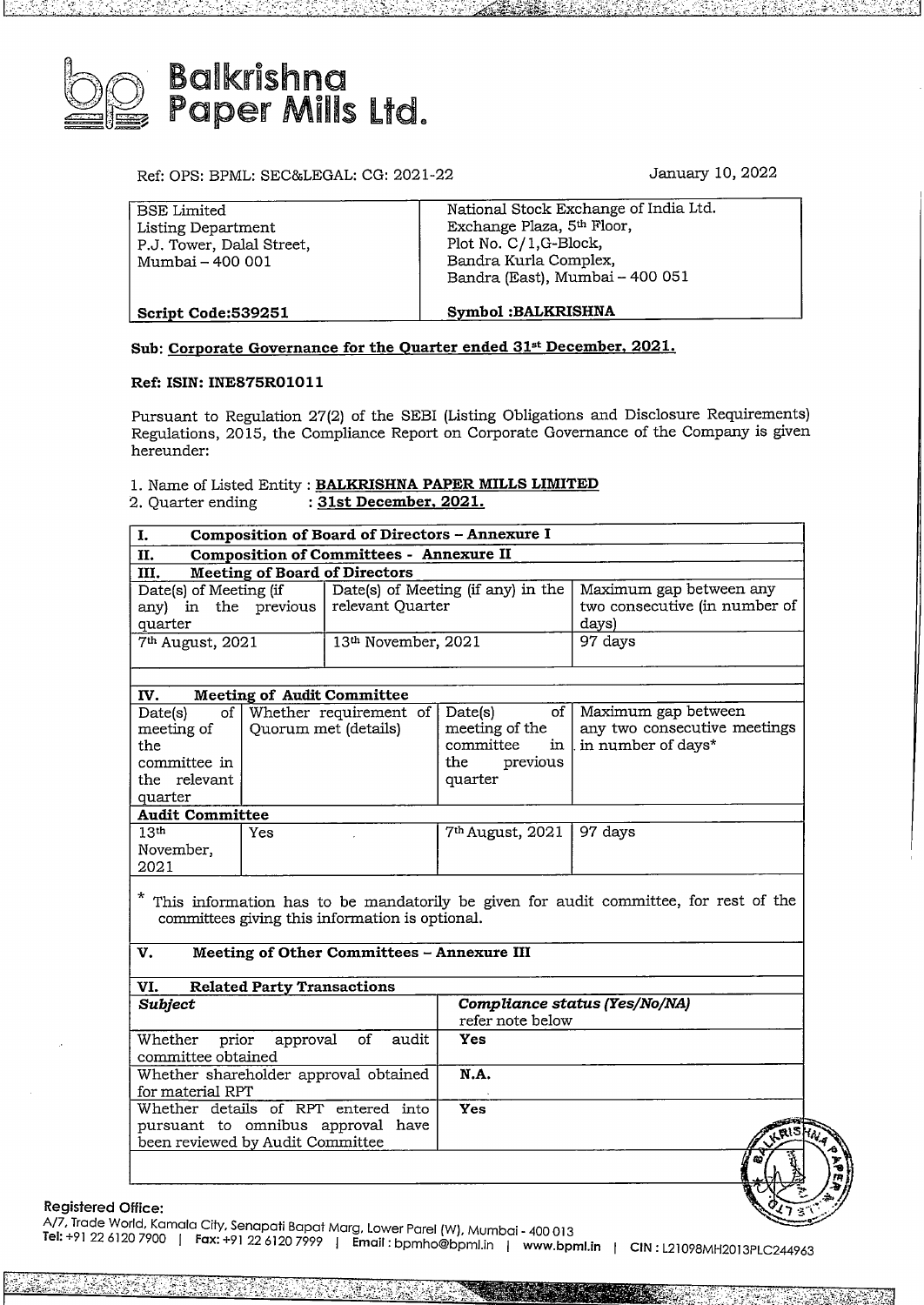# **Balkrishna** Paper Mills Ltd.

## **Note**

- 1. In the column "Compliance Status", compliance or non-compliance may be indicated by Yes/No/N.A. For example, if the Board has been composed in accordance with the requirements of Listing Regulations, "Yes" may be indicated. Similarly, in case the Listed Entity has no related party transactions, the words "N.A." may be indicated.
- 2. If status is "No" details of non-compliance may be given here.

#### $\overline{\mathbf{VI}}$ . **Affirmations**

- The composition of Board of Directors is in terms of SEBI (Listing obligations and 1. disclosure requirements) Regulations, 2015. Yes
- The composition of the following committees is in terms of SEBI(Listing obligations and disclosure requirements) Regulations, 2015 Yes
	- a. Audit Committee
	- b. Nomination & Remuneration Committee Yes Yes
	- c. Stakeholders Relationship Committee
	- d. Risk Management Committee (applicable to the top 100 listed entities) Yes.
	- e. Finance Committee (optional) Yes.
	- f. Share Transfer Committee (optional) Yes.
- 3. The committee members have been made aware of their powers, role and responsibilities as specified in SEBI (Listing obligations and disclosure requirements) Regulations, 2015. Yes
- 4. The meetings of the board of directors and the above committees have been conducted in the manner as specified in SEBI (Listing obligations and disclosure requirements) Regulations, 2015. Yes
- 5. This report and/or the report submitted in the previous quarter has been placed before Board of Directors. Any comments/observations/advice of Board of Directors may be mentioned here:

The meeting of the Board of Directors of the Company will be scheduled to be held on or before 14th February, 2022, hence this Report will be placed in the said meeting.

For BALKRISHNA PAPER MILLS LIMITED

Omprakash Singh Company Secretary & Compliance Officer

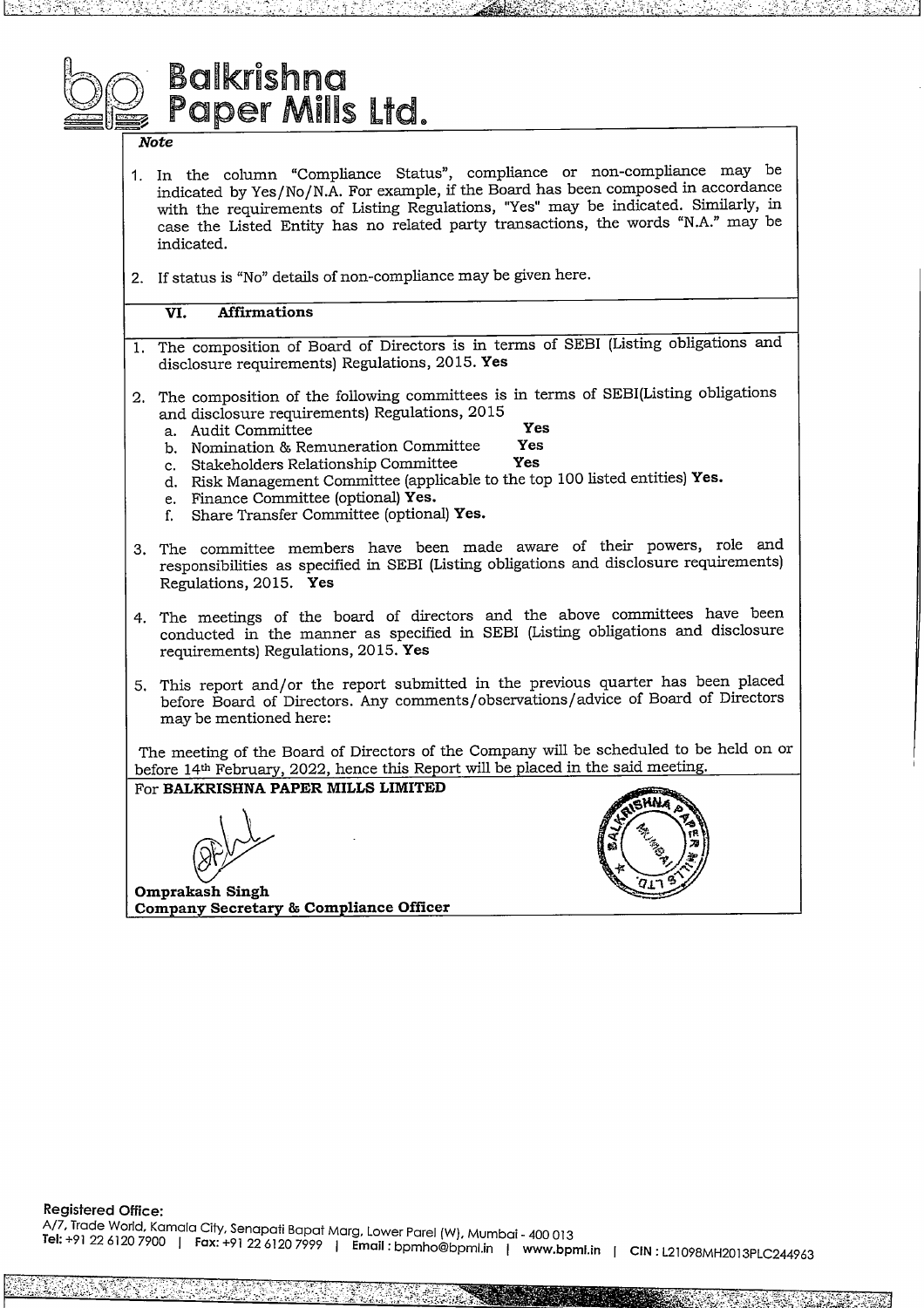# **BALKRISHNA PAPER MILLS LIMITED**<br>Composition of Board of Director

 $\sim 10^7$ 

 $\sim 10^7$  $\sim$ 

 $\sim$ 

Annexure I

 $\sim 10^7$ 

| Sr<br>No. | Title<br>(Mr/Ms) | Name of the<br>Director       | PAN        | DIN      | Category 1 of<br>Dirtectors    | Category 2 of<br>Dirtectors                    | Category 3 | Date of Birth | Whether<br>special<br>resolution<br>passed?<br>Refer Reg.<br>17(1A) of<br>Listing<br>Regulations] | Date of passing<br>special<br>resolution | <b>Initial Date of</b><br>appointment | Date of Re-<br>appointment | Date of<br>cessation | <b>Tenure of</b><br>director (in<br>months) | No of<br>Directorship<br>in listed<br>entities<br>including<br>this listed<br>entity (Refer<br>Regulation<br>17A of<br>Listing<br>Regulations) | No of<br>Independent<br>Directorship in<br>listed entities<br>including this<br>listed entity<br><b>IRefer</b><br>Regulation<br>17A(1) of<br>Listing<br>Regulations | Number of<br>memberships in<br>Audit/<br>Stakcholder<br>Committee(s)<br>including this<br>listed entity<br>(Refer<br>Regulation<br>26(1) of Listing<br>Regulations) | No of post of<br>Chairperson in<br>Audit/<br>Stakeholder<br>Committee<br>held in listed<br>entities<br>including this<br>listed entity<br>(Refer<br>Regulation<br>26(1) of Listing<br>Regulations) |
|-----------|------------------|-------------------------------|------------|----------|--------------------------------|------------------------------------------------|------------|---------------|---------------------------------------------------------------------------------------------------|------------------------------------------|---------------------------------------|----------------------------|----------------------|---------------------------------------------|------------------------------------------------------------------------------------------------------------------------------------------------|---------------------------------------------------------------------------------------------------------------------------------------------------------------------|---------------------------------------------------------------------------------------------------------------------------------------------------------------------|----------------------------------------------------------------------------------------------------------------------------------------------------------------------------------------------------|
|           | Mг               | Anurag Poddar                 | AACPP1926G | 00599143 | Executive<br>Director.         | Chairperson                                    | MD         | 13-07-1981    | NA                                                                                                |                                          | 11-02-2015                            | 11-02-2021                 |                      | 11                                          |                                                                                                                                                | l٥                                                                                                                                                                  |                                                                                                                                                                     |                                                                                                                                                                                                    |
| 2         | Mr               | <b>Ankit Poddar</b>           | AACPP1924E | 03521731 | Executive<br>Director          | Not Applicable                                 |            | 30-10-1988    | NA                                                                                                |                                          | 11 02 2015                            | 11-02-2021                 |                      | 11                                          |                                                                                                                                                | l٥                                                                                                                                                                  | n                                                                                                                                                                   |                                                                                                                                                                                                    |
| lз        | Mr               | Shrutisheel<br>Jhanwar        | ADPPJ9106N | 03582803 | Executive<br>Director          | Not Applicable                                 |            | 26-12-1974    | NA                                                                                                |                                          | 11-02-2015                            | 11-02-2021                 |                      | 111                                         |                                                                                                                                                |                                                                                                                                                                     |                                                                                                                                                                     |                                                                                                                                                                                                    |
|           | Mr               | Harish Narendra<br> Motiwalla | AFAPM1447A | 00029835 | Independent<br><b>Director</b> | Non-Executive Not Applicable                   |            | 24-03-1945    | Yes                                                                                               | 09-09-2019                               | 11-02-2015                            | 11-02-2020                 |                      | 23                                          | ١ń                                                                                                                                             | l6                                                                                                                                                                  |                                                                                                                                                                     |                                                                                                                                                                                                    |
| 'S        | Mr               | Rakesh N. Garodia             | AAAPG8736D | 00143438 | - Independent<br>Director      | Non-Executive Not Applicable                   |            | 02-07-1965    | ÌNA.                                                                                              |                                          | 11-02-2015                            | 11-02-2020                 |                      | 23                                          |                                                                                                                                                | l4                                                                                                                                                                  |                                                                                                                                                                     |                                                                                                                                                                                                    |
| ł6.       | Ms               | Meghna S.Shah                 | AVOPS2520C | 07081068 | - Independent  <br>Director    | Non-Executive Not Applicable                   |            | 14-06-1978    | NA.                                                                                               |                                          | 11-02-2015                            | 11-02-2020                 |                      | 23                                          |                                                                                                                                                |                                                                                                                                                                     |                                                                                                                                                                     |                                                                                                                                                                                                    |
| 17        | Mr               | Dileep H. Shinde              | AAWPS9273R | 00270687 | Director                       | Non-Executive<br> - Independent Not Applicable |            | 23-09-1950    | NA                                                                                                |                                          | 07-08-2021                            |                            |                      |                                             |                                                                                                                                                |                                                                                                                                                                     |                                                                                                                                                                     |                                                                                                                                                                                                    |

 $\sim 10^{-1}$ 



 $\sim$ 

 $\sim$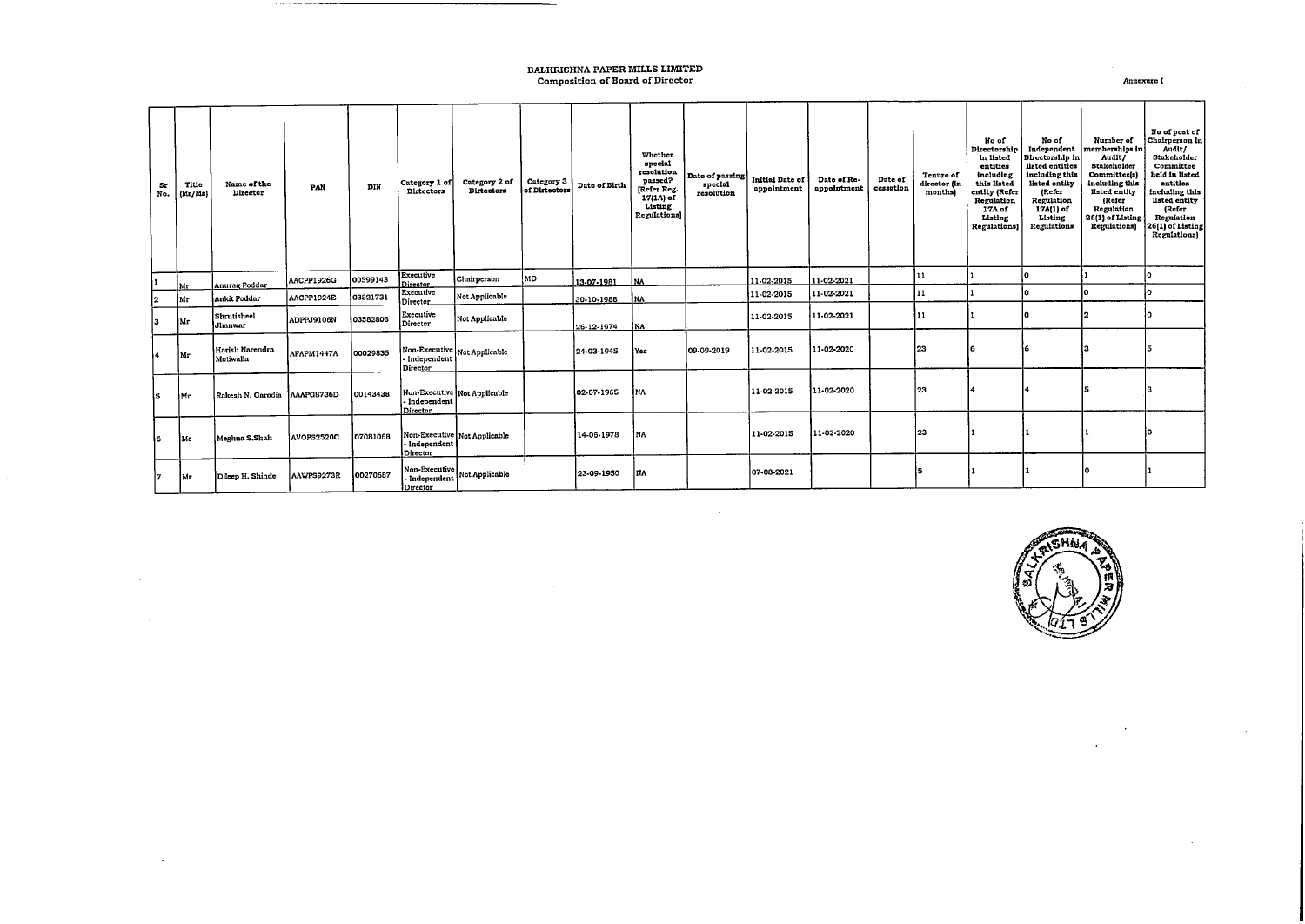#### BALKRISHNA PAPER MILLS LIMITED COMPOSITION OF COMMITTEES

Annexure II

#### **Audit Committee Details**

#### - Yes Whether Audit Committee has regular Chairman

|    | <b>Sr.No. DIN Number</b> | Name of Committee Members | Category 1 of Directors              | Category 2 of Directors | Date of Appointment | Date of Cessation |
|----|--------------------------|---------------------------|--------------------------------------|-------------------------|---------------------|-------------------|
|    | 100270687                | Dileep Himmatroa Shinde   | Non-Executive - Independent Director | Chairperson             | 107-08-2021         |                   |
| 12 | 00029835                 | Harish Narendra Motiwalla | Non-Executive - Independent Director | Member                  | 11-02-2015          |                   |
|    | 100143438                | Rakesh N. Garodia         | Non-Executive - Independent Director | Member                  | 11-02-2015          |                   |
|    | 07081068                 | Meghna S.Shah             | Non-Executive - Independent Director | Member                  | 107-11-2020         |                   |
|    | 103582803                | Shrutisheel Jhanwar       | Executive Director                   | Member                  | 111-02-2015         |                   |

#### Nomination and Remuneration Committee Details

Whether Nomination and Remuneration Committee has regular Chairman - Yes

|   |                          |                           | <u>WILLILI INIIIIKLIVII UMU INIMALIOILUUTI OVIIIIIILIOO INNO TOPAINI OIKAASTINII</u> | ---                     |                     |                   |
|---|--------------------------|---------------------------|--------------------------------------------------------------------------------------|-------------------------|---------------------|-------------------|
|   | <b>Sr.No. DIN Number</b> | Name of Committee Members | <b>Category 1 of Directors</b>                                                       | Category 2 of Directors | Date of Appointment | Date of Cessation |
|   | 00029835                 | Harish Narendra Motiwalla | INon-Executive - Independent Director                                                | Chairperson             | 11-02-2015          |                   |
|   | 00143438                 | Rakesh N. Garodia         | Non-Executive - Independent Director                                                 | Member                  | 111-02-2015         |                   |
| ∼ | 107081068                | Meghna S.Shah             | Non-Executive - Independent Director                                                 | Member                  | 107-11-2020         |                   |
|   |                          |                           |                                                                                      |                         |                     |                   |

#### **Stakeholders Relationship Committee Details**

| Whether Stakeholder Relationship Committee has regular Chairman |
|-----------------------------------------------------------------|
|-----------------------------------------------------------------|

|    | <b>Sr.No. DIN Number</b> | Name of Committee Members | Category 1 of Directors              | Category 2 of Directors | Date of Appointment | Date of Cessation |
|----|--------------------------|---------------------------|--------------------------------------|-------------------------|---------------------|-------------------|
|    | 00143438                 | Rakesh N. Garodia         | Non-Executive - Independent Director | Chairperson             | 11-02-2015          |                   |
| 12 | 100029835                | Harish Narendra Motiwalla | Non-Executive - Independent Director | Member                  | 111-02-2015         |                   |
|    | 100599143                | Anurag Poddar             | Executive Director                   | Member                  | 111-02-2015         |                   |
|    | 103582803                | Shrutisheel Jhanwar       | Executive Director                   | Member                  | 11-02-2015          |                   |

#### **Risk Management Committee Details**

Whether Risk Management Committee has regular Chairman - Yes

|    | <b>Sr.No. DIN Number</b> | Name of Committee Members | <b>Category 1 of Directors</b> | Category 2 of Directors | Date of Appointment | Date of Cessation |
|----|--------------------------|---------------------------|--------------------------------|-------------------------|---------------------|-------------------|
|    | 100599143                | Anurag Poddar             | Executive Director             | Chairperson             | 17-07-2020          |                   |
| ız | 103521731                | Ankit Poddar              | <b>Executive Director</b>      | Member                  | 117-07-2020         |                   |
|    | 103582803                | Shrutisheel Jhanwar       | Executive Director             | Member                  | 117-07-2020         |                   |

### **Finance Committee Details**

Whether Finance Committee has regular Chairman - Yes

|     |                          |                                  | whener rinance Committee has regular Chairman - res |                         |                     |                   |
|-----|--------------------------|----------------------------------|-----------------------------------------------------|-------------------------|---------------------|-------------------|
|     | <b>Sr.No. DIN Number</b> | <b>Name of Committee Members</b> | <b>Category 1 of Directors</b>                      | Category 2 of Directors | Date of Appointment | Date of Cessation |
|     | 100599143                | Anurag Poddar                    | Executive Director                                  | Chairperson             | 106-02-2019         |                   |
|     | 103521731                | lAnkit Poddar                    | Executive Director                                  | Member                  | $106 - 02 - 2019$   |                   |
| . נ | 03582803                 | Shrutisheel Jhanwar              | <b>Executive Director</b>                           | Member                  | 106-02-2019         |                   |
|     |                          |                                  |                                                     |                         |                     |                   |

#### **Share Transfer Committee Details**

Whether Share Transfer Committee has regular Chairman - Yes

| Sr.No | DIN Number | Name of Committee Members | Category 1 of Directors | <b>Category 2 of Directors</b> | Date of Appointment | Date of Cessation |
|-------|------------|---------------------------|-------------------------|--------------------------------|---------------------|-------------------|
|       | 100599143  | Anurag Poddar             | Executive Director      | Chairperson                    | $ 21-09-2016 $      |                   |
|       | 103521731  | Ankit Poddar              | Executive Director      | 1Member                        | 121-09-2016         |                   |
|       | 03582803   | Shrutisheel Jhanwar       | Executive Director      | Member                         | 121-09-2016         |                   |